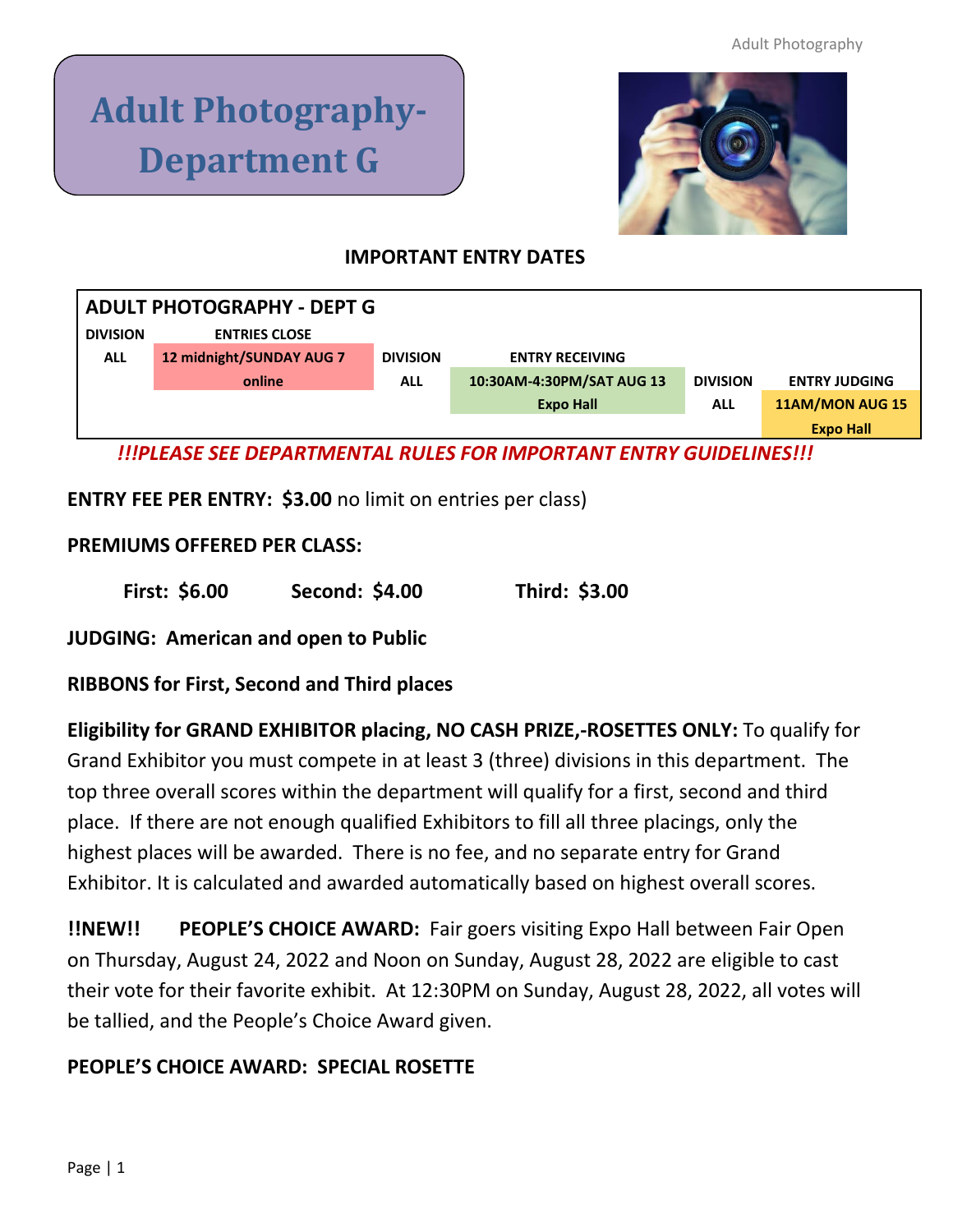## **DIVISION 456 –** *BEGINNER* **BLACK, WHITE & SEPIA PRINTS**

#### **CLASS:**

- 1. School days, specify
- 2. Weather phenomenon, specify
- 3. Sea scape/landscape, specify
- 4. Mountains and forests, specify
- 5. Sunrise or sunset, specify
- 6. Families or people, specify
- 7. Man-made structures, specify
- 8. Trains, planes, automobiles, specify
- 9. Pets or animals/birds, specify
- 10. Plants and flowers
- 11.Any other, specify

# **DIVISION 457 –** *Experienced* **BLACK, WHITE & SEPIA PRINTS**

#### **CLASS:**

- 1. School days, specify
- 2. Weather phenomenon, specify
- 3. Sea scape/landscape, specify
- 4. Mountains and forests, specify
- 5. Sunrise or sunset, specify
- 6. Families or people, specify
- 7. Man-made structures, specify
- 8. Trains, planes, automobiles, specify
- 9. Pets or animals/birds, specify
- 10. Plants and flowers
- 11.Any other, specify

## **DIVISION 458 –** *BEGINNER* **COLOR PRINTS**

## **CLASS:**

- 1. School days, specify
- 2. Weather phenomenon, specify



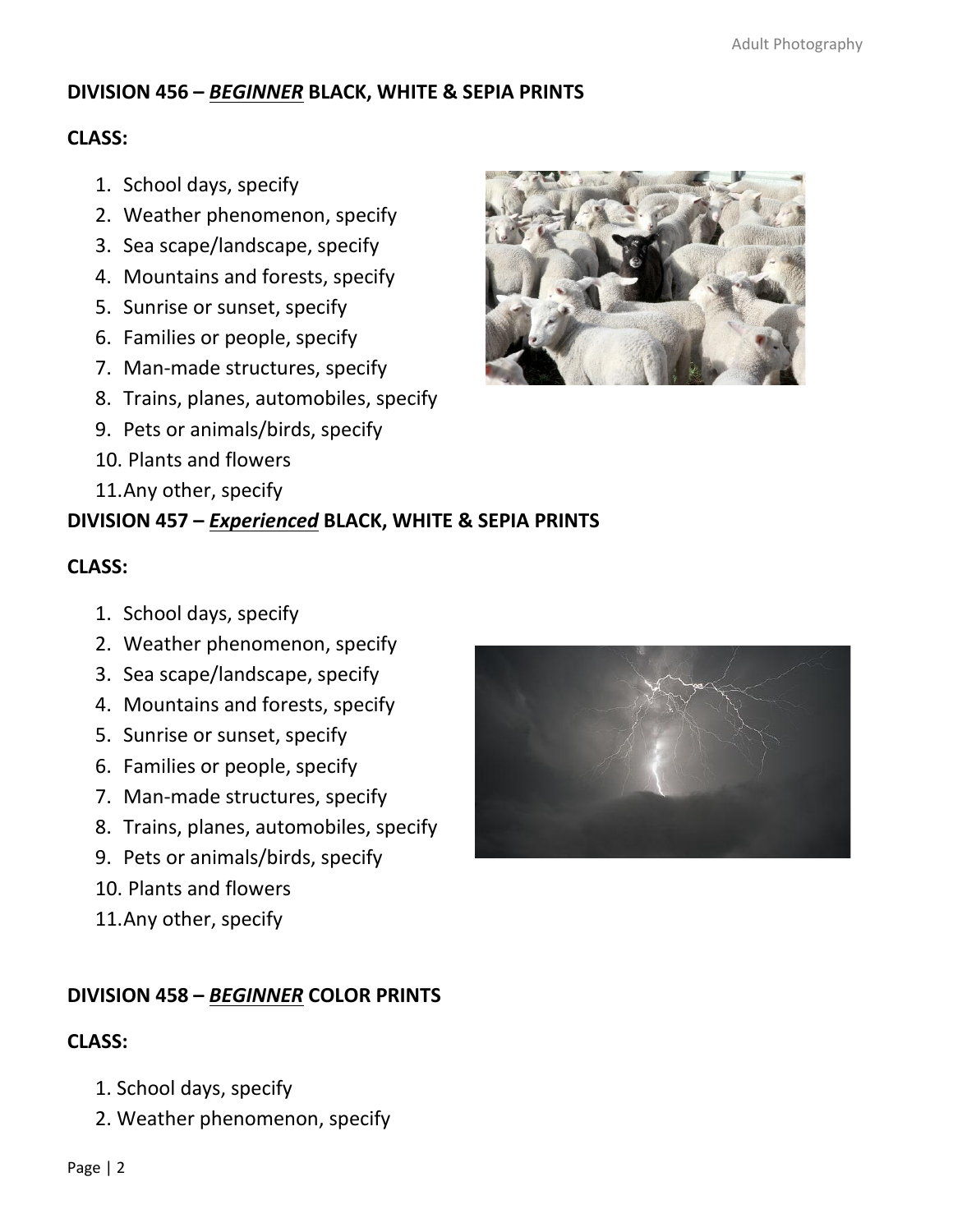#### Adult Photography

- 3. Sea scape/landscape, specify
- 4. Mountains and forests, specify
- 5. Sunrise or sunset, specify
- 6. Families or people, specify
- 7. Man-made structures, specify
- 8. Trains, planes, automobiles, specify
- 9. Pets or animals/birds, specify
- 10. Plants and flowers
- 11.Any other, specify

# **DIVISION 459 –** *Experienced* **COLOR PRINTS**

# **CLASS:**

- 1. School days, specify
- 2. Weather phenomenon, specify
- 3. Sea scape, landscape, specify
- 4. Mountains and forests, specify
- 5. Sunrise or sunset, specify
- 6. Families or people, specify
- 7. Man-made structures, specify
- 8. Trains, planes, automobiles, specify
- 9. Pets or animals/birds, specify
- 10. Plants and flowers
- 11.Any other, specify



**DIVISION 460 – SELFIES:** Must be taken with a cell phone camera. Must be a 4"x6" printed mounted flush on mat board

## **CLASS:**

- 1. Alone
- 2. With a group
- 3. With a Pet
- 4. Any other, specify